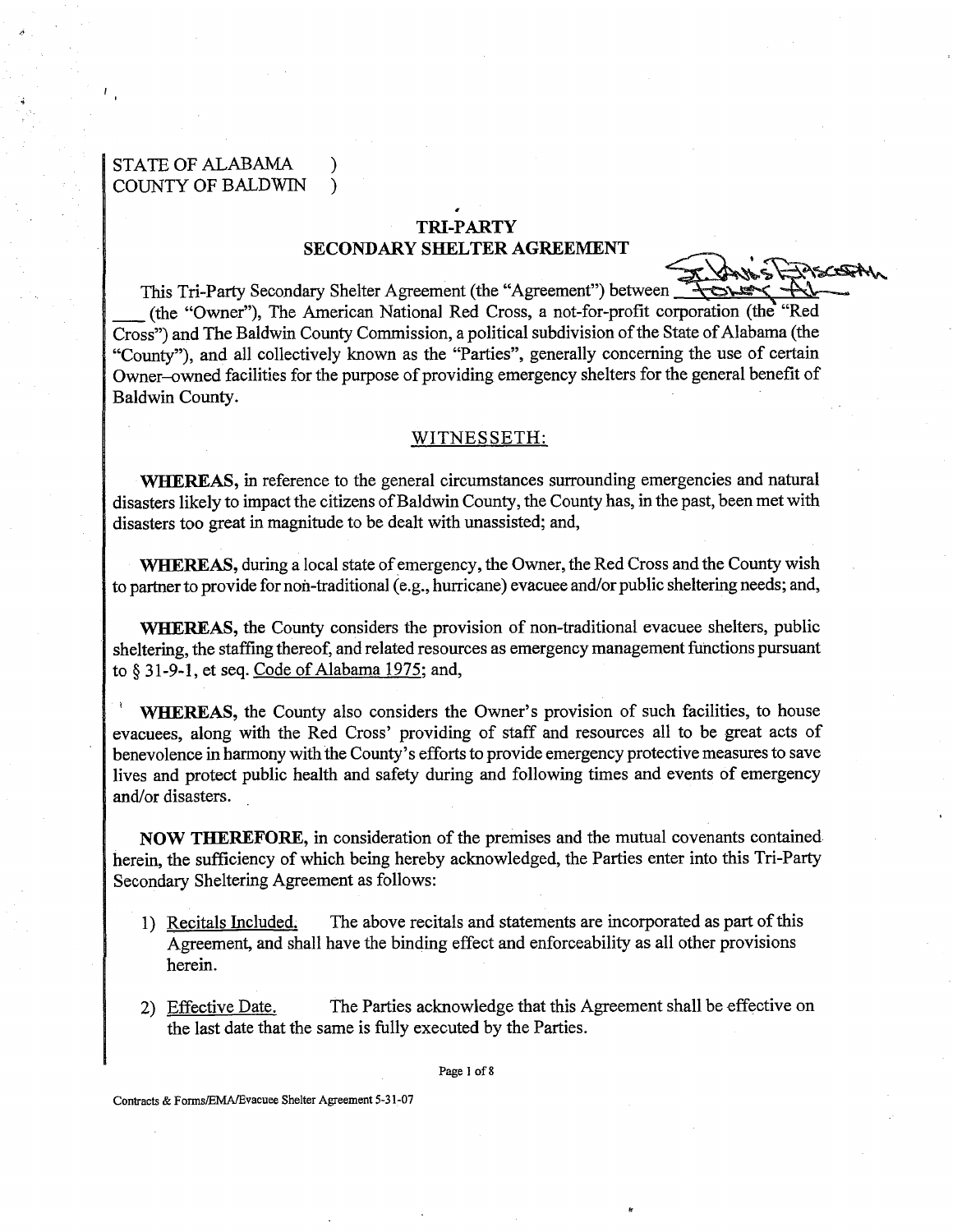3) Limited Apreement. The Parties agree that this Agreement is limited in scope to the Owner providing a facility as an evacuee shelter if necessary, the Red Cross providing various disaster relief functions including operation of the facility, and the County procuring listed resources and reimbursing the Owner if and when necessary. Notwithstanding the scope of this Agreement, nothing shall prevent the Owner from submitting any eligible expenses in their requests for consideration of reimbursement from the County.

## 4) General Certifications of the Parties. The Parties generally certify the following:

- i) The costs associated with general wear and tear within the Owner's facility shall be non-reimbursable, and the same shall be omitted fiom any Owner requests for reimbursement from the Red Cross or County. **,**
- ii) Any change, improvement, alteration or modification, of any kind, made to or for the facility and/or property, without limitation, during, prior to, or in anticipation of occupancy must first receive written consent from the Baldwin County Commission in order for such modifications to be considered for County reimbursement.
- iii) All Parties will conduct a pre-occupancy inspection, attached as Exhibit **A,** of the facility to identify, in writing, existing but obvious facility flaws, problems and/or defects before the facility is used as a shelter.
- iv) All Parties following the closing of the shelter will conduct a post-occupancy inspection of the facility, attached as Exhibit B, in order to identify in writing existing but obvious facility flaws, problems and/or defects.
- 5) Owner Certifications. The Owner certifies that:

The Owner shall herein designate and provide certain Owner-owned facilities for the purposes of housing individuals affected by natural disasters, emergency events, or other conditions which require the activation of the disaster relief functions of the Red Cross. Red Cross will determine if the facility is suitable for use as a public shelter and will determine the capacity of the shelter. The Owner will make the facility available to Red Cross for use as a shelter, upon Red Cross' oral or written request. The Owner shall provide support and necessary access to resources found within the respective facility to include, without limitation, telecommunications, electricity, natural gas, furnishings, water, and food.

- i) The Owner shall provide an accessible primary and alternate contact person, without limitation, prior to and during the entire time the facility is utilized as a shelter.
- ii) The Owner may remit to the County eligible costs incurred which have not been reimbursed by the Red Cross, for the sheltering of evacuees and/or displaced individuals including related expenses.
- iii) The Owner will, to the extent as possible, seek out volunteers and/or staff to assist the Red Cross in its overall effort to house and generally provide for those occupying and/or being served by the facility.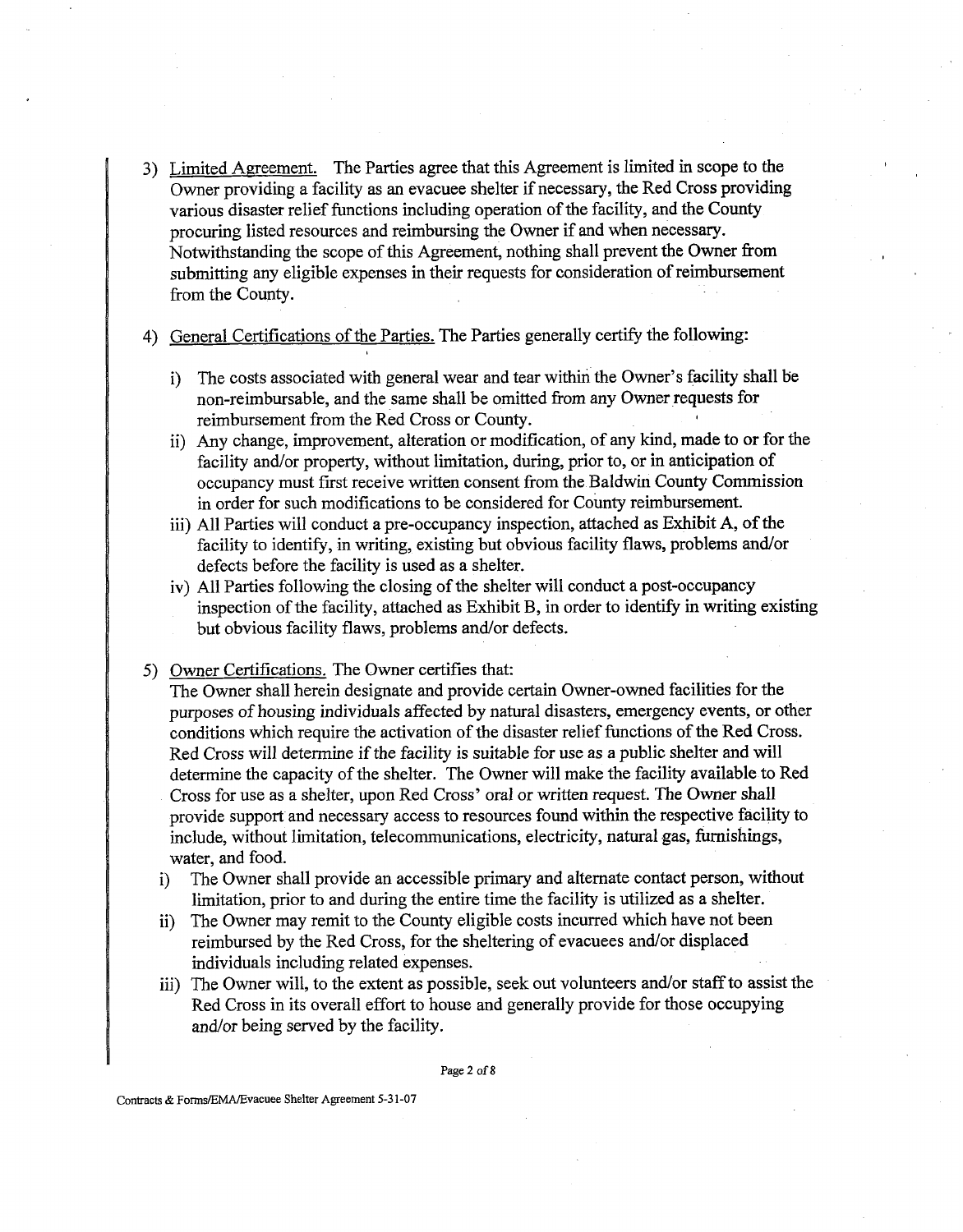- iv) The Owner will appoint a person to coordinate the Owner's activities ("Facility Coordinator"). The Facility Coordinator will coordinate the use of the shelter with Red Cross' designated official ("Shelter Manager") and will collaborate to resolve questions or dilemmas regarding shelter operations. The Facility Coordinator will secure all equipment that is not to be used by Red Cross before the shelter is turned over to Red Cross.
- v) The Facility Coordinator shall, if feasible, designate a Foodservice Manager who will establish a feeding schedule and determine foodservice inventory and supply needs. At the direction of and in cooperation with the Shelter Manager, the Foodservice Manager will provide food and supplies needed for meals at the shelter site. If, in the opinion of the Shelter Manager, additional food or supplies are needed, the Shelter Manager will coordinate the procurement of the additional food or supplies. Red Cross will pay or reimburse Owner for all food and supplies, as approved by the Shelter Manager and used in the course of operating the shelter.
- vi) The Facility Coordinator shall, if feasible, designate a Facility Custodian who will establish and direct the sanitation inventory and supply needs. The Facility Coordinator or Facility Custodian will order and provide all sanitation and custodial supplies and services, as determined by the Shelter Manager. Red Cross will pay or reimburse Owner for all sanitation supplies, as approved by the Shelter Manager and used in the course of operating the shelter.
- vii) The Facility Coordinator and the Shelter Manager shall, if feasible, jointly coordinate a work schedule for any personnel who are not County or Red Cross employees, volunteers, or contractors. If the Owner experiences shortfalls in personnel and is unable to appoint a Foodservice Manager or Facility Custodian, the Facility Coordinator will notify the Shelter Manager, who may obtain such services by contract.
- viii)Red Cross is not responsible for coordinating police or security for the shelter. Any private security services that are to be the responsibility of Red Cross must be arranged under a separate agreement.
- ix) Within thirty (30) days after the close of a shelter, the Owner shall submit to the Red Cross its request for reimbursement, with supporting invoices, to the address included herein. Invoices and the supporting documentation shall include a list of the Owner's operations personnel and hours worked at the shelter, and details on any materials or goods used or consumed.
- x) Should the Owner not be reimbursed by the Red Cross, the Owner shall immediately submit such non-reimbursed costs to the County for consideration of reimbursement by the County.
- xi) The Owner shall not release any information concerning occupants of, or people served by, the shelter without express written consent of the Red Cross. Owner will refer all media questions related to the shelter to the Shelter Manager. Press releases issued to the media will credit all Parties.
- xii) Signage identifying the shelter will be allowed from all Parties and each will be responsible for removal of signage, if necessary, upon closing of the shelter.

Page **3** of 8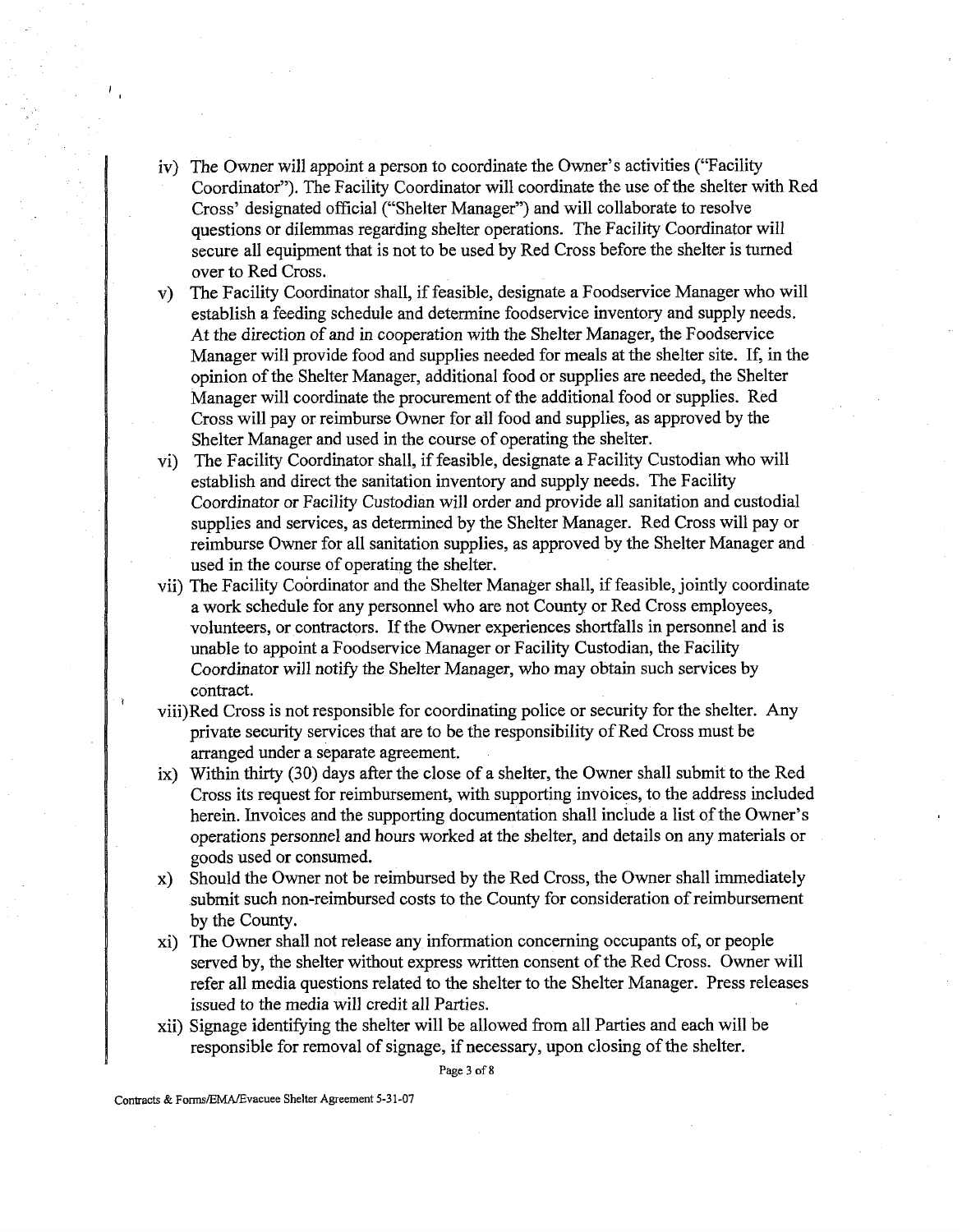- 6) County Certifications. The County certifies the following:
- i) To the extent any of Owner's personnel costs are not reimbursed by the Red Cross, the County will reimburse personnel costs at actual, current, per-hour straight time rate for instruction, custodial, maintenance, and food service.
- $\overline{13}$ . To the extent any of Owner's out-of-pocket operational expenses are not reimbursed by the Red Cross, the County will reimburse the Owner for the reasonable out-of-pocket costs and expenses for the operational expenses, including the replacement of food, supplies, and equipment.
- iii) The County recognizes secondary shelters as a vital function in disaster response and recovery, and sanctions them as part of the County's Emergency Management Operations Plan. **I** and **I** and **I** and **I** and **I** and **I** and **I** and **I** and **I** and **I** and **I** and **I** and **I** and **I** and **I** and **I** and **I** and **I** and **I** and **I** and **I** and **I** and **I** and **I** and **I** and **I** and **I** and
- iv) The County may, when deemed necessary and requested and approved by the Shelter Manager, procure resources for the Red Cross and/or the Owner which could include, without limitation or guarantee, the following:
	- 1. **Generators**
	- $2.$ Emergency Lighting Kits
	- Communications Equipment  $3.$
	- Cots, Blankets, Pillows  $\overline{4}$ .
	- 5. Towels, Washcloths
	- 6. Fans
	- 7. Showering Facilities .
	- Extension Cords 8.
	- 9. Gasoline for Generators
	- 10. Food
	- 11. Beverages
	- 12. Janitorial Supplies
	- 13. Paper products
	- 14. Toiletries
	- Augment Personnel
	- 16. Interpreters
	- 17. Security
	- 18. Transportation
	- 19. Message Boards/Signage
- 7) Red Cross Certifications. The Red Cross Certifies the following:
- i) The Red Cross Shelter Manager has primary responsibility for the operation of the shelter. The Red Cross will provide additional Red Cross staff and volunteers to carry out the activities of the shelter.
- ii) The Red Cross and all of its agents, employees, and volunteers will exercise reasonable care in the operation of the shelter facility.

Page **4 of 8** 

Contracts & FonnsIEMAlEvacuee Shelter Agreement **5-3 1-07**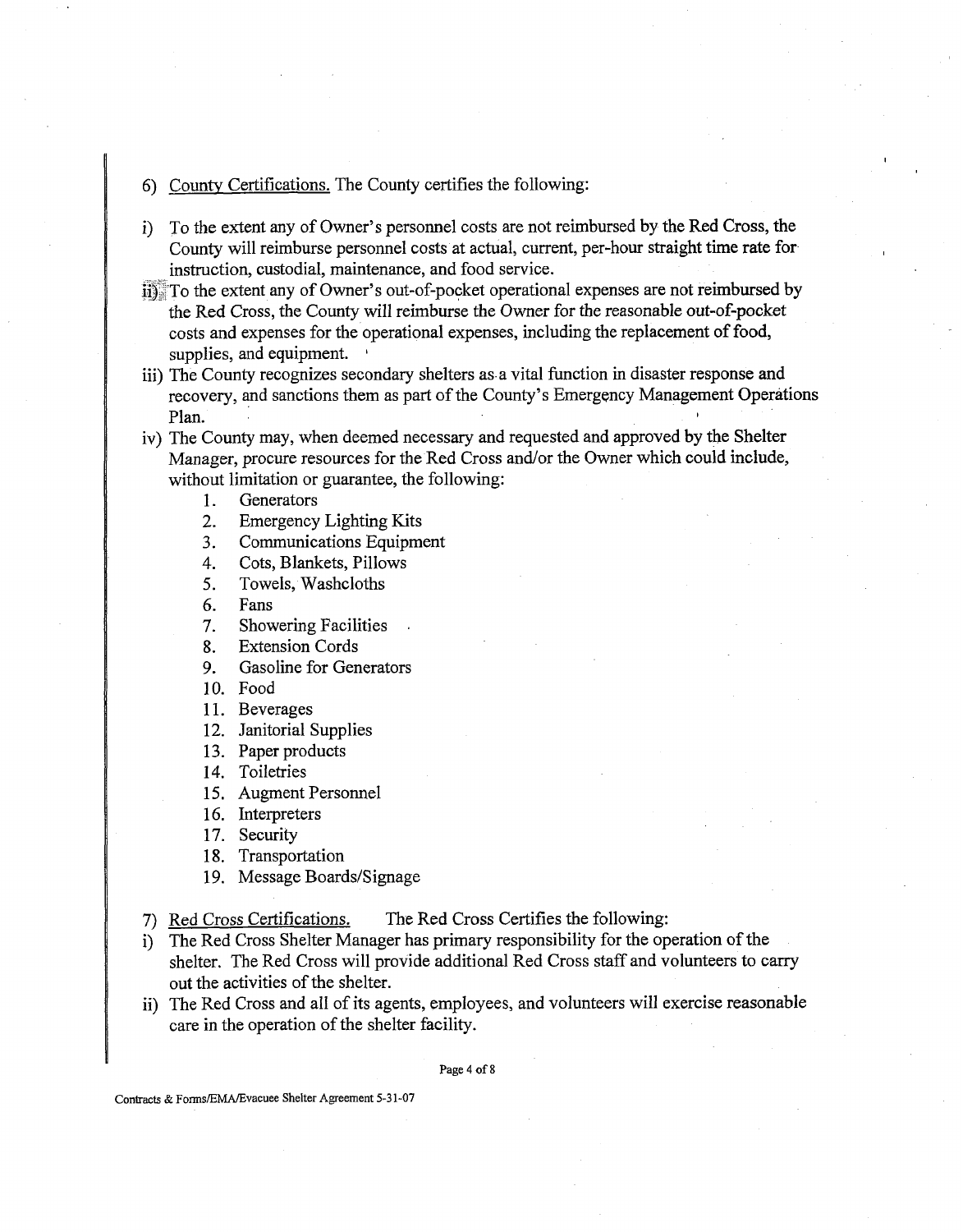- iii) The Red Cross will reimburse the Owner for personnel costs at actual, current, per-hour straight time rate for custodial, maintenance, and food service.
- iv) The Red Cross will reimburse the Owner for the reasonable out-of-pocket costs and expenses for the operational expenses it incurs due to the use of the facility as a shelter, including the replacement of food, supplies, and equipment. Property damaged, lost or stolen due to the negligence of the Red Cross will be compensated based on depreciated actual cash value. Reimbursement for any extraordinary or capital expenses (including without limitation painting, carpeting, wiring, and structural work) will be limited to replacement at actual cash value of the property. In such cases, the Red Cross will select from among bids from at least three reputable contractors. Storm damage and other damage caused by the disaster is not the responsibility of the Red Cross.
- v) The Red Cross will notify the Owner or Facilities Coordinator of the closing schedule for the shelter.

8) Review of Receipts Limited & No Guarantee. The County will receive and document all non-reimbursed costs submitted by the Owner. Notwithstanding such receipt, the County makes no guarantee, warrantee or opinion as to the eligibility or payment of such expenditures.

9) 24-Hour Points of Contact.

| WNER PRIMARY:<br>Cell #:              |                                                                                                  |
|---------------------------------------|--------------------------------------------------------------------------------------------------|
| <b>OWNER ALTERNATE:</b><br>Cell $#$ : |                                                                                                  |
| <u>RED CROSS:</u><br>Cell $#$ :       | جہ                                                                                               |
| COUNTY:<br>Cell #:                    |                                                                                                  |
| OWNER:                                | 560<br>e C                                                                                       |
|                                       | <b>RED CROSS: The Américan National Red Cross</b><br>Alabama Gulf Coast Chapter<br>P.O. Box 1764 |
|                                       | Mobile, AL 36633<br>With a copy to:                                                              |
|                                       | The American National Red Cross<br>Office of the General Counsel<br>2025 E Street, N.W.          |
| Page 5 of 8                           | Washington, D.C. 20006                                                                           |

10) Notices:

Contracts & FonnsEMAEvacuee Shelter Agreement 5-31-07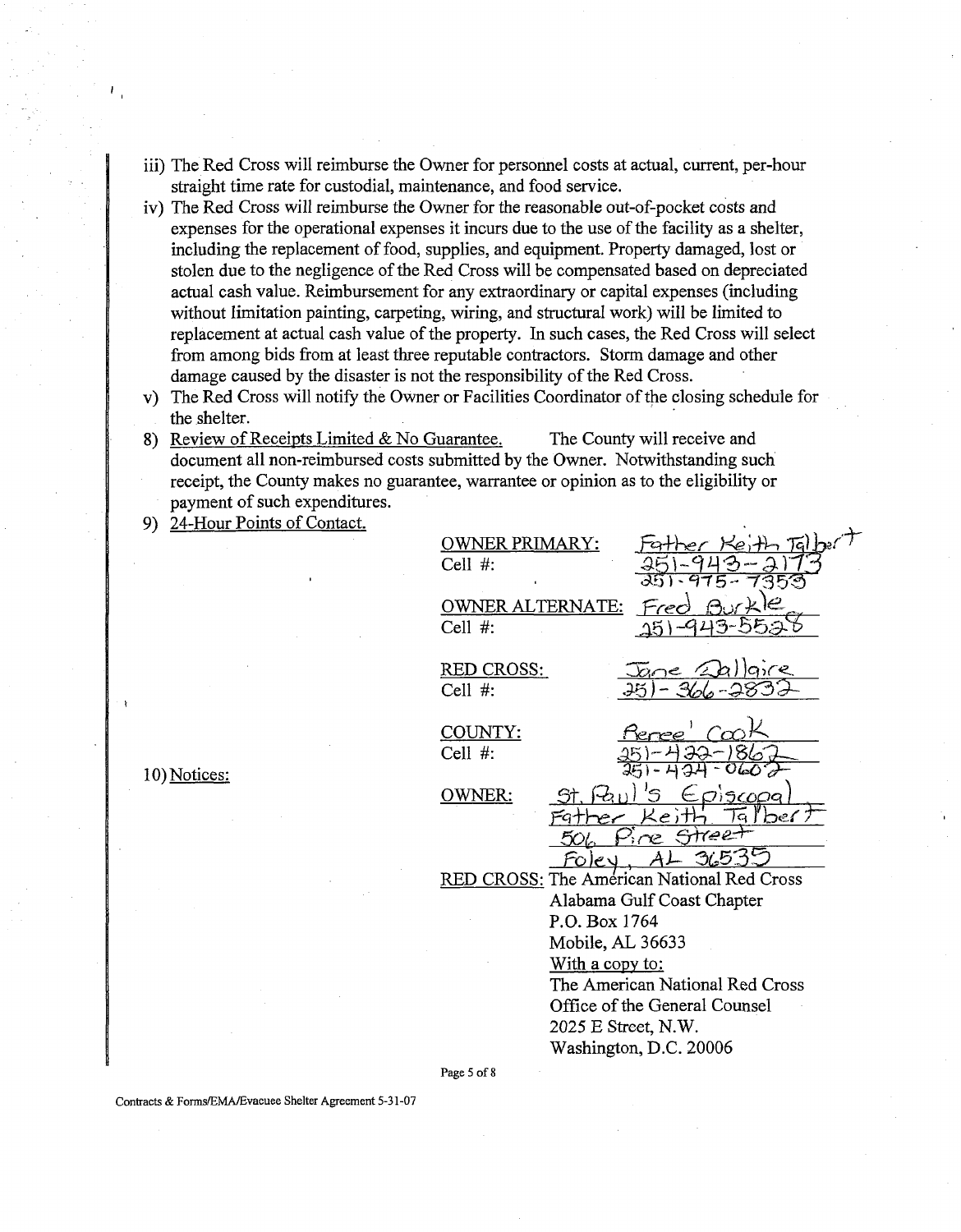COUNTY: With a copy to: The American National Red Cross Disaster Operations 2025 E. Street, N.W. Washington, D.C. 20006 Invoices to: The American National Red Cross Alabama Gulf Coast Chapter P.O. Box 1764 Mobile, AL 36633 The Baldwin County Commission c/o The Chairman 3 12 Courthouse Square Bay Minette, **AL** 36507 With a copy to: The Baldwin County **EMA**  23 100 McAuliffe Drive Robertsdale, **AL** 36567

11) Designated Non-Traditional Facilities. The Parties agree that the following Ownerowned properties may be utilized, during natural disasters or local emergencies, as evacuee-shelter facilities:

| Facility description:                   | Location/Address: | <u>Approx, size:</u> |
|-----------------------------------------|-------------------|----------------------|
| Faul's Episcopal 506 Pine Street, Foley |                   |                      |
| Pre-event 50 Post-event 28              |                   |                      |

- 12) Term and Termination of the Agreement. Any of the Parties shall be able to, upon 30 days advance written notice, terminate this Agreement.
- 13) No Agency Created. This agreement does not create an agency relationship between or among any of the parties hereto. It is neither the express nor the implied intent of the Parties to create an agency relationship pursuant to this Agreement and the creation of such a relationship is prohibited and void.
- 14) Unenforceable Provisions. If any one or more of the provisions contained herein shall, for any reason, be held to be invalid, illegal or unenforceable in any respect, then such provision or provisions shall be deemed severable from the remaining provisions hereof, and such invalidity, illegality or unenforceability shall not affect any other provision

Page 6 of 8

Contracts & FormsIEMAEvacuee Shelter Agreement 5-3 1-07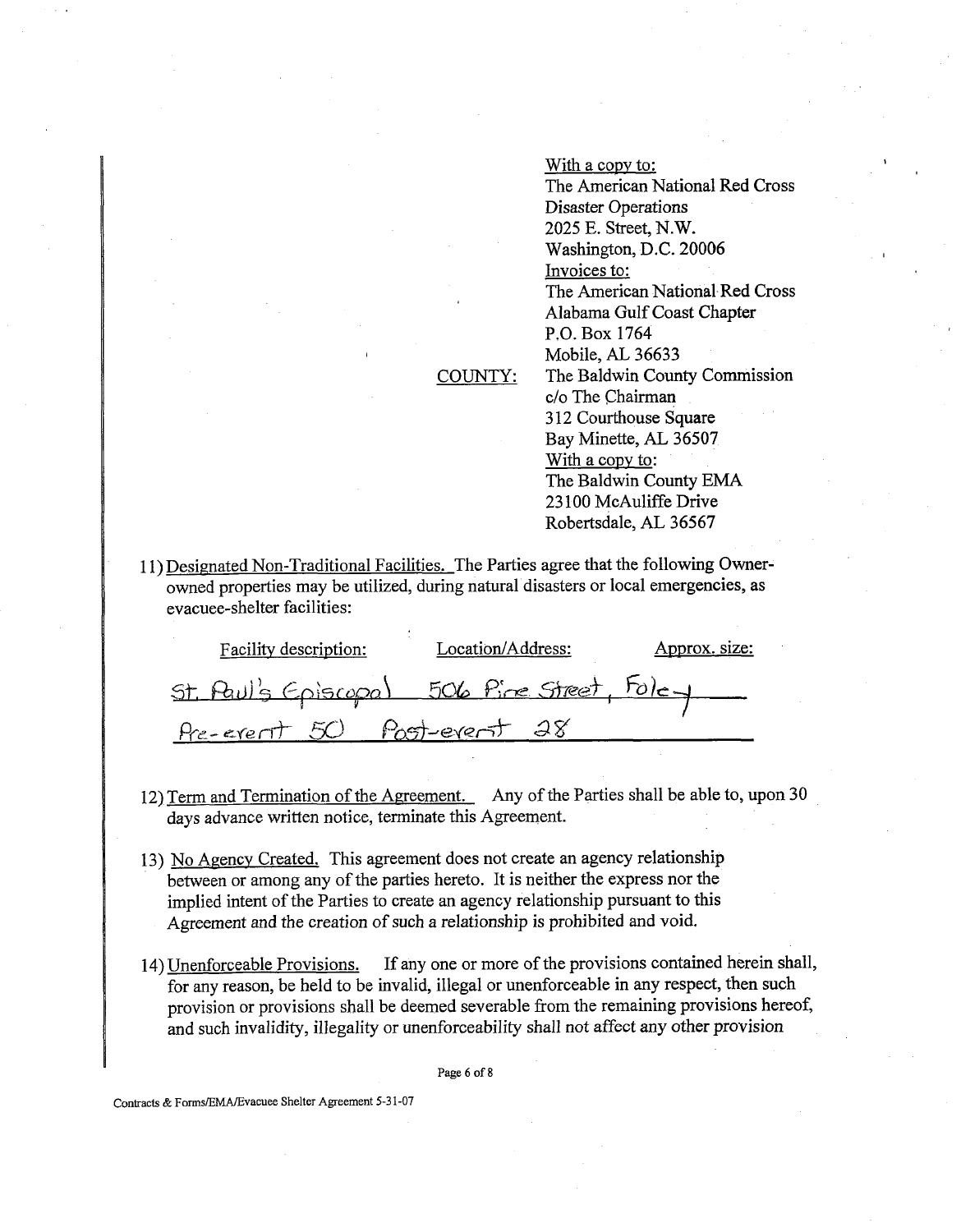hereof. This Agreement shall be construed as if such invalid, illegal or unenforceable provision had never been contained herein.

- 15) Entire Agreement. This Agreement represents the entire and integrated agreement between the Parties and supersedes all prior negotiations, representations, or agreements, either written or oral. This Agreement may be amended only by written instrument signed by all Parties.
- 16) Failure to Strictly Enforce Performance. The failure of the Parties to insist upon the strict performance of any of the terms, covenants, agreements and conditions of this Agreement shall not constitute, and shall never be asserted by the other Parties as constituting a default or be construed as a waiver or relinquishment of the right of the other Parties to thereafter enforce any such term, covenant, agreement, or condition, but the same shall continue in full force and effect.
- 17) Assiment. This Agreement or any interest herein shall not be assigned transferred or otherwise encumbered by the Parties without the prior written consent of the other Parties, which each party may withhold or grant in its sole discretion.

IN WITNESS THEREOF, the Parties hereto have executed this Agreement effective on the last date that the same is fully executed by the Parties as herein written.

## *SIGNATURE AND NOTARY PAGE TO FOLLOW*

## THE REMAINDER OF THIS PAGE INTENTIONALLY LEFT BLANK

Page 7 of 8

**Contracts** & **FormsIEMAEvacuee** Shelter **Agreement 5-3** 1-07